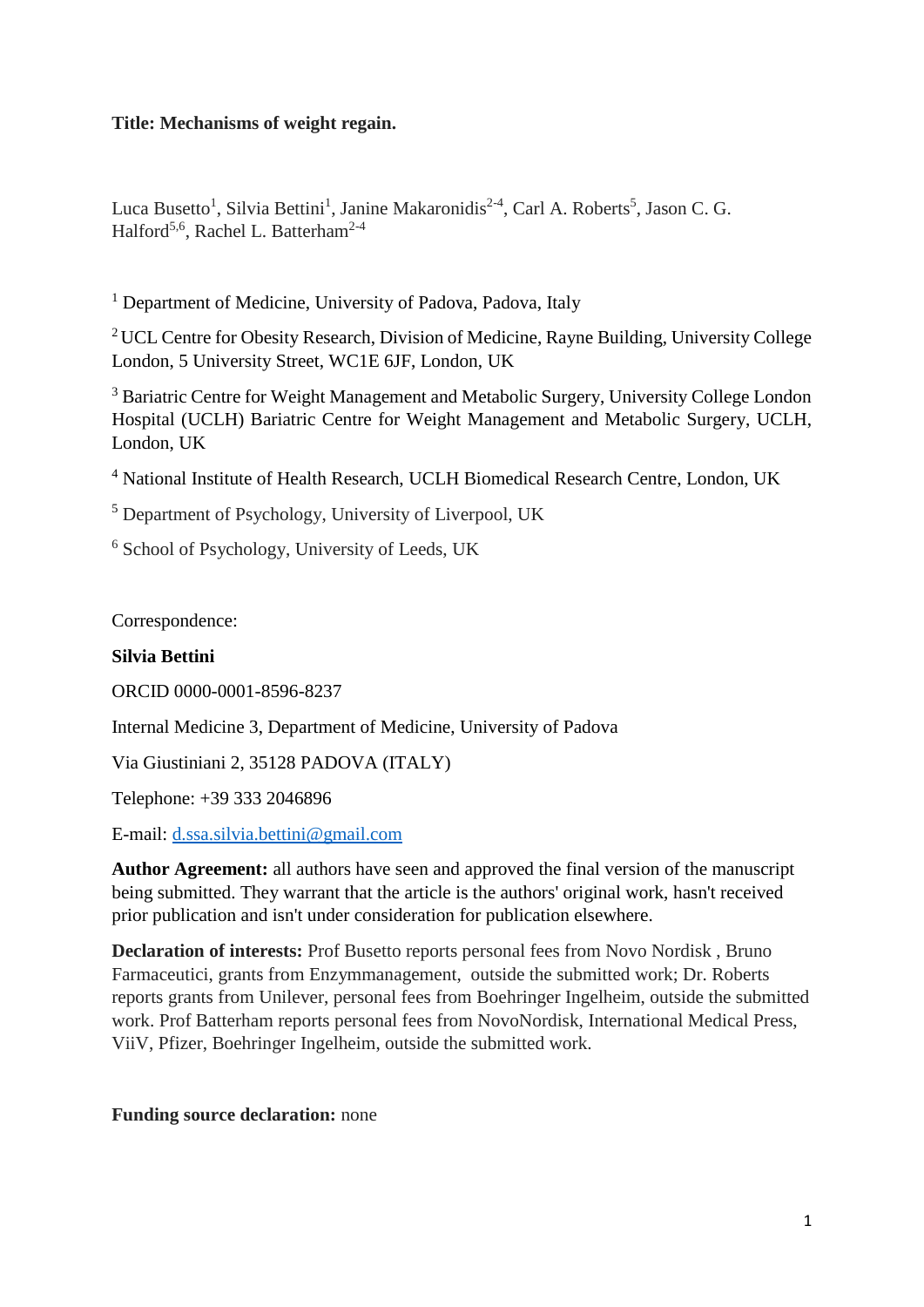## **Abstract**

Weight regain following weight loss is frequent problem that people with obesity face. This weight recidivism is often attributed to the lack of compliance with appropriate food habits and exercise. On the contrary, it is known that body weight and fat mass are regulated by numerous physiological mechanisms, far beyond voluntary food intake and physical exercise. Thus, the aim of this paper is to review the main peripheral and central mechanisms involved in weight regain.

Gut hormone secretion profiles impact upon predisposition to weight regain according to an individual variability, although it is recognised a usual pattern of compensatory changes: a reduction in anorectic hormones secretion and an increase in orexigenic hormone. These changes lead to both increased appetite and reward value of food leading to increased energye intake. In addition, resting energy expenditure after weight loss is lower than expected according to body composition changes. This gap between observed and predicted energy expenditure following weight loss is named metabolic adaptation, which has been suggested to explain partly weight regain.

This complicated scenario, beyond patient motivation, makes weight regain a challenge in long-term management interventions in patients with obesity.

**Keywords:** weight regain, gut hormones, metabolic adaptation, reward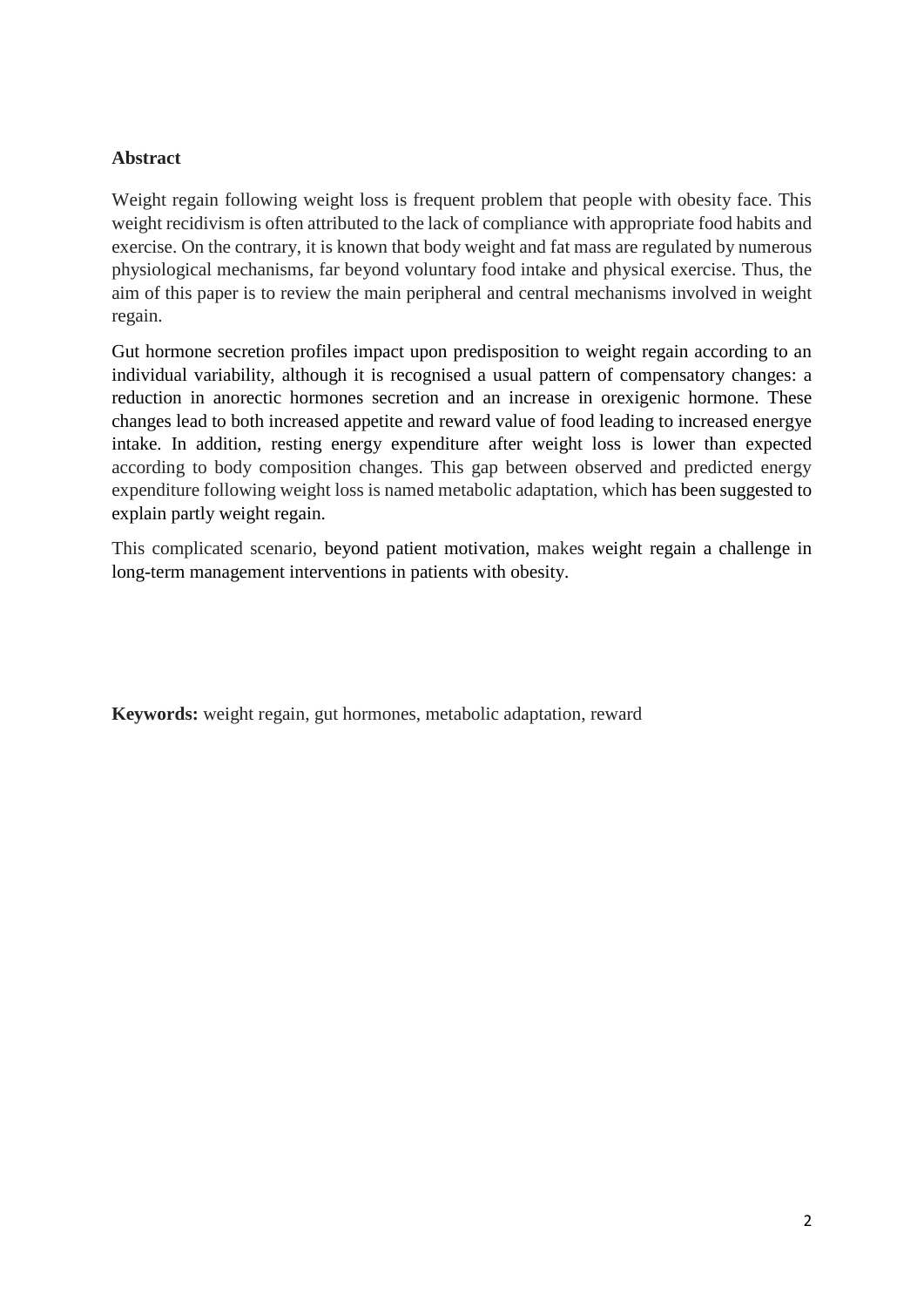## **Introduction**

Obesity is a chronic progressive disease with a high tendency to recidivism. Weight regain is frequent after any attempts of voluntary weight loss [1]. Weight regain is frequently attributed to the lack of compliance of the patients [2]. This simplistic interpretation is based on the false assumption that body weight is entirely under volitional control and that weight loss is only a matter of self-control [3]. Weight regain was indeed attributed to the lack of motivation and self-control of the patients, thus increasing the pervasive stigmatization of people with obesity as lazy and unreliable persons [3].

On the contrary, we now know that body weight and fat mass are regulated by numerous physiological mechanisms, far beyond voluntary food intake and physical exercise. Moreover, a large body of experimental evidence has shown that voluntary attempts to lose weight activated potent biologic mechanisms that tend to stop weight loss and restore previous body weight and fat mass levels [4]. In this paper, a brief overview will be provided on some of the peripheral and central mechanisms believed to be relevant in weight regain.

## **The role of gut hormones in weight regain following dietary weight loss**

Ensuring an adequate energy intake to meet the body's needs is essential for survival. Gut hormones have been identified as key regulators of energy homeostasis acting on homeostatic and hedonic brain circuits to drive eating behaviour. These physiological circuits evolved in conditions where energy availability was sparse. Energy restriction activates powerful compensatory drives aimed at resisting weight loss and defending the higher body weight. Altered gut hormone secretion profiles are a key part of this physiological drive to restore energy reserves and contribute to weight regain following dietary weight loss.

A study by Sumithran et al. provided key insights into the role of gut hormones in driving weight regain. 50 participants with severe obesity were followed up for 52 weeks after a 10 week very low energy diet (VLED) [5]. Mean weight loss was 13.5±0.5kg at 10 weeks and 7.9±1.1kg after 52 weeks. Increased hunger levels, as well as desire and urge to eat were reported. At the end of the 10-week VLED circulating levels of the anorectic hormones, Peptide YY3-36 (PYY), cholecystokinin (CCK) and amylin, were significant reduced, together with decreased insulin and leptin levels. In contrast, circulating levels of the orexigenic hormone ghrelin and levels of glucose-dependent insulinotropic polypeptide (GIP) and pancreatic polypeptide (PP) increased. By 52 weeks, body weight had returned to pre-intervention level, however, unfavourable gut hormone changes combined with increased hunger levels persisted [5].

Compensatory changes in gut hormone profiles with reduction in anorectic hormone secretion (circulating GLP-1, PYY, CCK, amylin) and leptin levels, coupled with reduced satiety have also been reported in other studies [6-8]. Increased ghrelin levels, leading to increased hunger and an augmented desire to eat are also reported [9]. **Table 1** summarises the known effects of dietary weight loss on gut hormones secretion profiles.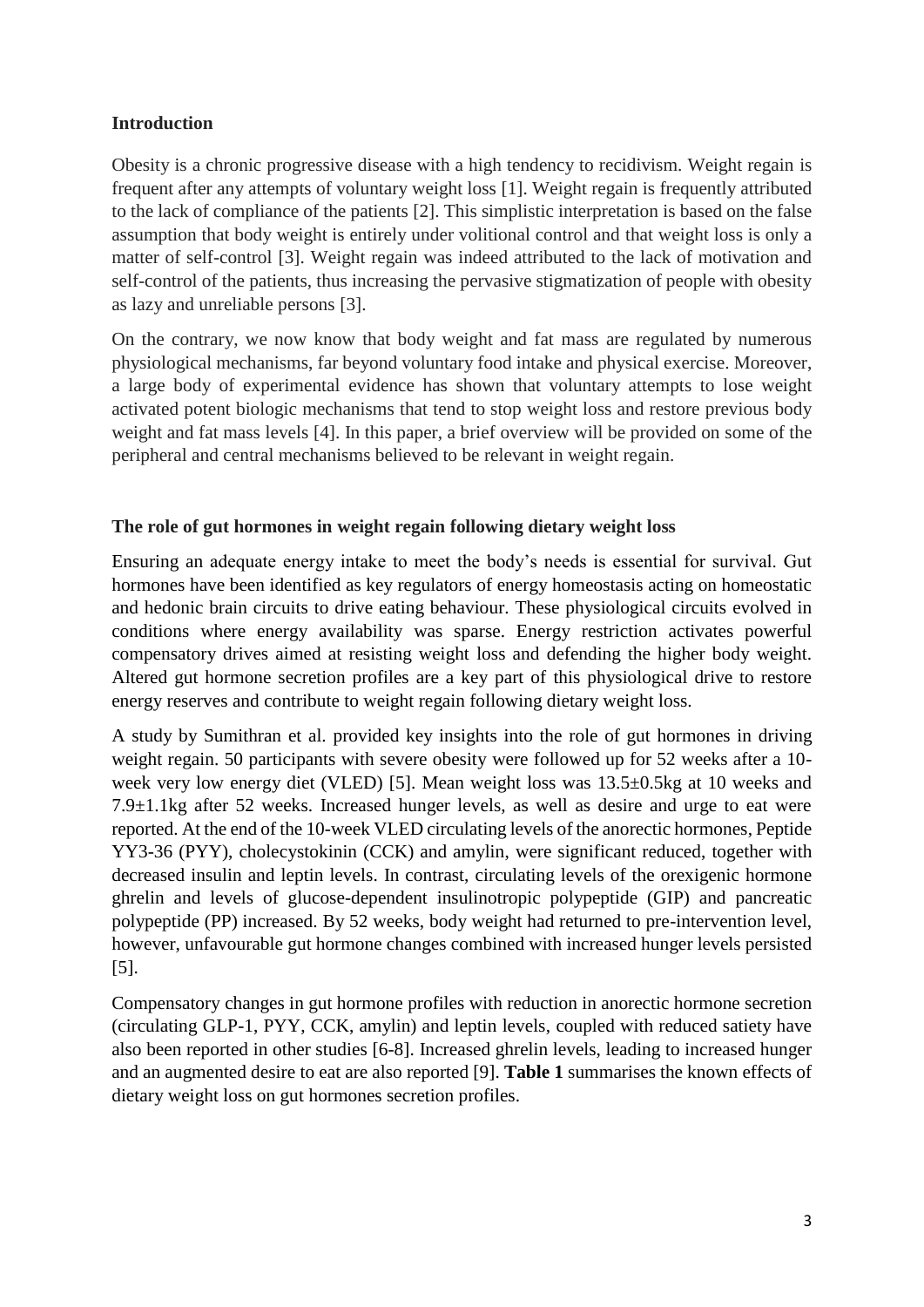| <b>Hormone</b> | Overall effect of energy restriction on<br>circulating levels [6] | <b>Specific diets/circumstances</b>             |
|----------------|-------------------------------------------------------------------|-------------------------------------------------|
| Ghrelin        |                                                                   | $\leftrightarrow$ / during ketosis [10]         |
| <b>GIP</b>     |                                                                   |                                                 |
| PP             |                                                                   |                                                 |
| $GLP-1$        |                                                                   | $\leftrightarrow$ in low carbohydrate diet [13] |
| <b>PYY</b>     | $\leftrightarrow$                                                 |                                                 |
| <b>CCK</b>     |                                                                   |                                                 |
| Neurotensin    |                                                                   |                                                 |
| Amylin         |                                                                   |                                                 |

**Table 1:** Summary of effects of dietary weight loss on gut hormone secretion profiles.

Furthermore, the composition of diets used to achieve weight loss also impact upon gut hormones secretion profiles. For example, diets designed to induce ketogenesis, either by carbohydrate elimination and high protein consumption or through calorie restriction, may halt weight-loss related rises in ghrelin and suppress hunger, while ketosis is maintained [10]. Interestingly, administration of a ketone ester drink was shown to suppress ghrelin levels, as well as perceived hunger and desire to eat in normal weight adults [11]. However, even with ketogenic diets, increased ghrelin levels and hunger occur with re-introduction of a varied diet [12]. In a study in adults with obesity comparing GLP-1 secretion with a low-carbohydrate versus low-fat diet, GLP-1 remained stable in the low-carbohydrate group, but reduced in the low-fat diet, despite comparable weight loss [13].

However, gut hormone responses to energy restriction are variable and may be linked to weight loss maintenance outcomes. In a study using a 8-week VLED with a mean weight loss of 13% followed by a 52-week weight-maintenance programme, weight loss maintenance was associated with higher circulating postprandial PYY and GLP-1 levels [14]. Another study in adults with obesity demonstrated that weight regain was more likely with lower fasting GLP-1 and greater reduction in GLP-1 after weight loss [15]. Furthermore, a study using a 8-week VLED and a year-long weight maintenance follow-up programme in participants with obesity who maintained 17% weight loss at 1 year, compared gut hormone profiles to those of a normal weight individuals [16]. Results showed increases in ghrelin, along with increases in both hunger and fullness, which after weight loss were comparable to those in healthy weight controls. Postprandial concentrations of active GLP-1, total PYY, and CCK remained lower in individuals with obesity at all time points compared with controls. These findings suggest that that individual variability, likely driven by genetic variability, in gut hormone secretion profiles in response to weight loss impacts upon predisposition to weight regain. Moreover, functional brain MRI (fMRI) studies have demonstrated that reductions in body weight are associated with increased reward and reduced emotional and cognitive control with regard to food intake [17]. A brain fMRI study in adults with overweight and obesity undergoing a calorie-restricted diet, found that weight loss-induced increased ghrelin and reduced leptin levels correlated with increased brain activation of reward-related areas while viewing food cues [18]. Furthermore, the degree of food-cue reactivity assessed using fMRI brain imaging, has been shown to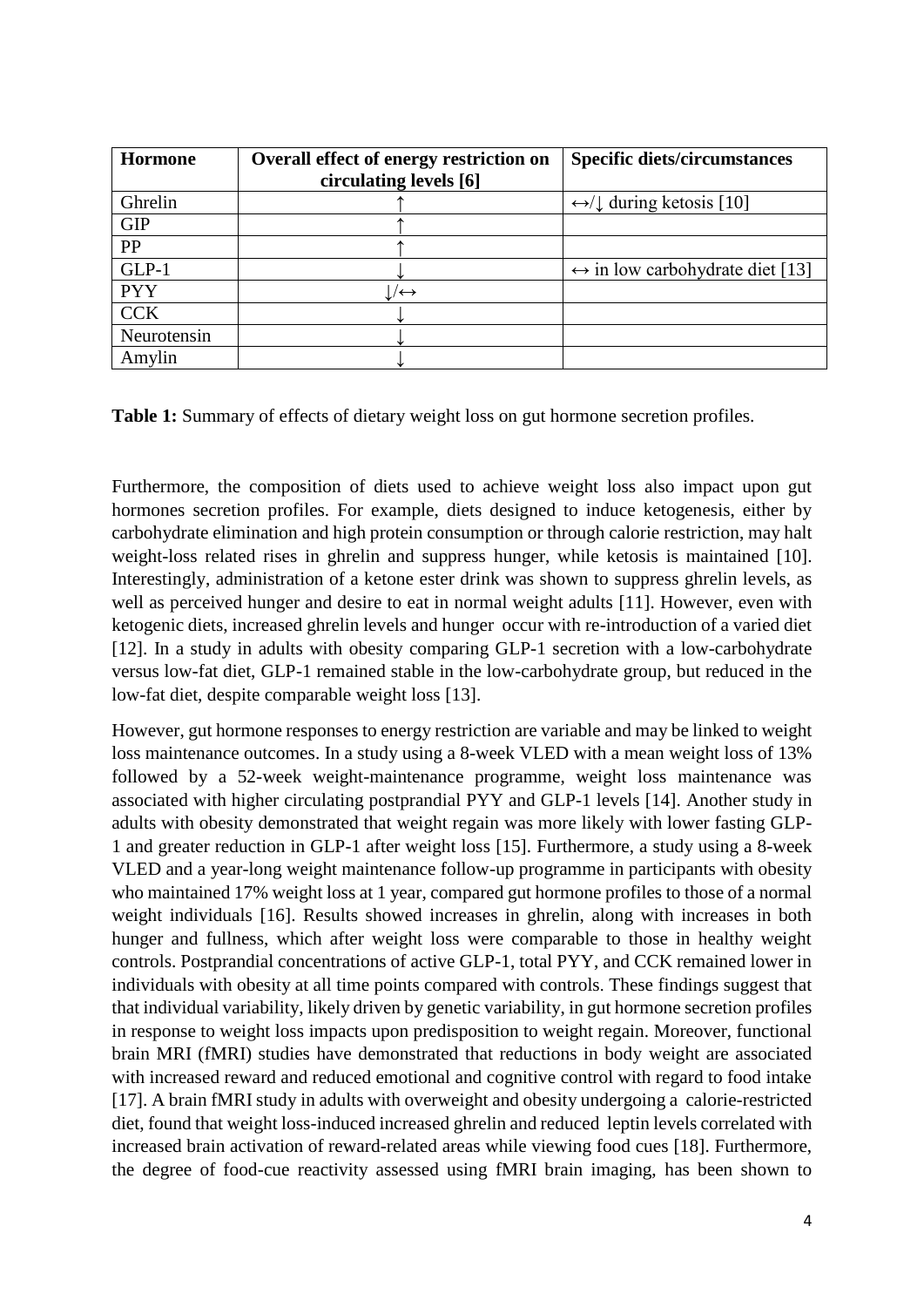correlate with the amount of weight lost through lifestyle interventions and to predict the likelihood of weight regain [19].

Gut hormones exert their effects on multiple organs and tissues, forming a key part of a highly complicated network of physiological body weight regulations. Weight loss through dietary restriction therefore undoubtedly also impacts upon the other components of this highly complex system, including bile acid secretion, adipose tissue and the intestinal microbiome. Weight loss leads to adipocytes reducing in size with a consequent increase in the extracellular matrix (ECM). This results in mechanical stress, leading to inflammation and oxidative stress [20]. Conditions of ongoing energy restriction may not allow for ECM remodelling, inhibiting further reduction in adipocyte size and driving the cells to return to their original size, thereby contributing to weight regain [21]. Bile acids and intestinal microbiome are closely interlinked and both have been shown to respond to dietary changes leading to weight loss, such as a VLCD. However, the long-term impact of these changes on weight loss maintenance and regain are not yet established [22-24].

Understanding the genetic and physiological drivers that underlie variability in response to energy restriction interventions and their anticipated physiological sequelae will lead to the development of more effective strategies for weight loss and weight loss maintenance.

## **Metabolic adaptation**

Resting energy expenditure (REE) accounts for 60-70% of 24 hours energy expenditure in humans and it is mainly determined by body composition. By using population specific equations, REE can be predicted with a certain accuracy from fat-free mass (FFM) levels [25]. The loss of FFM that accompanied both voluntary and involuntary weight loss is therefore associated to an expected reduction of REE. Unfortunately, REE reduced after weight loss more than expected according to body composition changes. This gap between observed and predicted energy expenditure following weight loss is named metabolic adaptation [25].

Metabolic adaptation was firstly observed in voluntary starvation experiments [26] and it has been later better conceptualized by Leibel, Rosenbaum & Hirsch in 1995 [25]. These authors, repeatedly measured 24-hour total energy expenditure, resting and non-resting energy expenditure, and the thermic effect of feeding in 18 volunteers with obesity and 23 subjects who never had obesity. The subjects were studied at their usual body weight and after losing weight by underfeeding. Stabilization of body weight at a level 10% below the initial weight was associated with negative observed-minus-predicted values for total energy expenditure and non-resting and resting energy expenditure. The magnitude of this metabolic adaptation was clinically significant (around 300 kcal/day for total energy expenditure) [25]. The existence of metabolic adaptation was confirmed in 16 people with class III obesity undergoing an intensive diet and exercise intervention as part of "The Biggest Loser" weight loss competition [27].

Metabolic adaptation has been observed also after bariatric and metabolic surgery. Knut et al. compared metabolic adaptation in 13 pairs of matched patients with obesity that underwent Roux-en-Y Gastric Bypass (RYGB) surgery or participated in "The Biggest Loser" competition: in both groups, REE decreased significantly more than expected based on body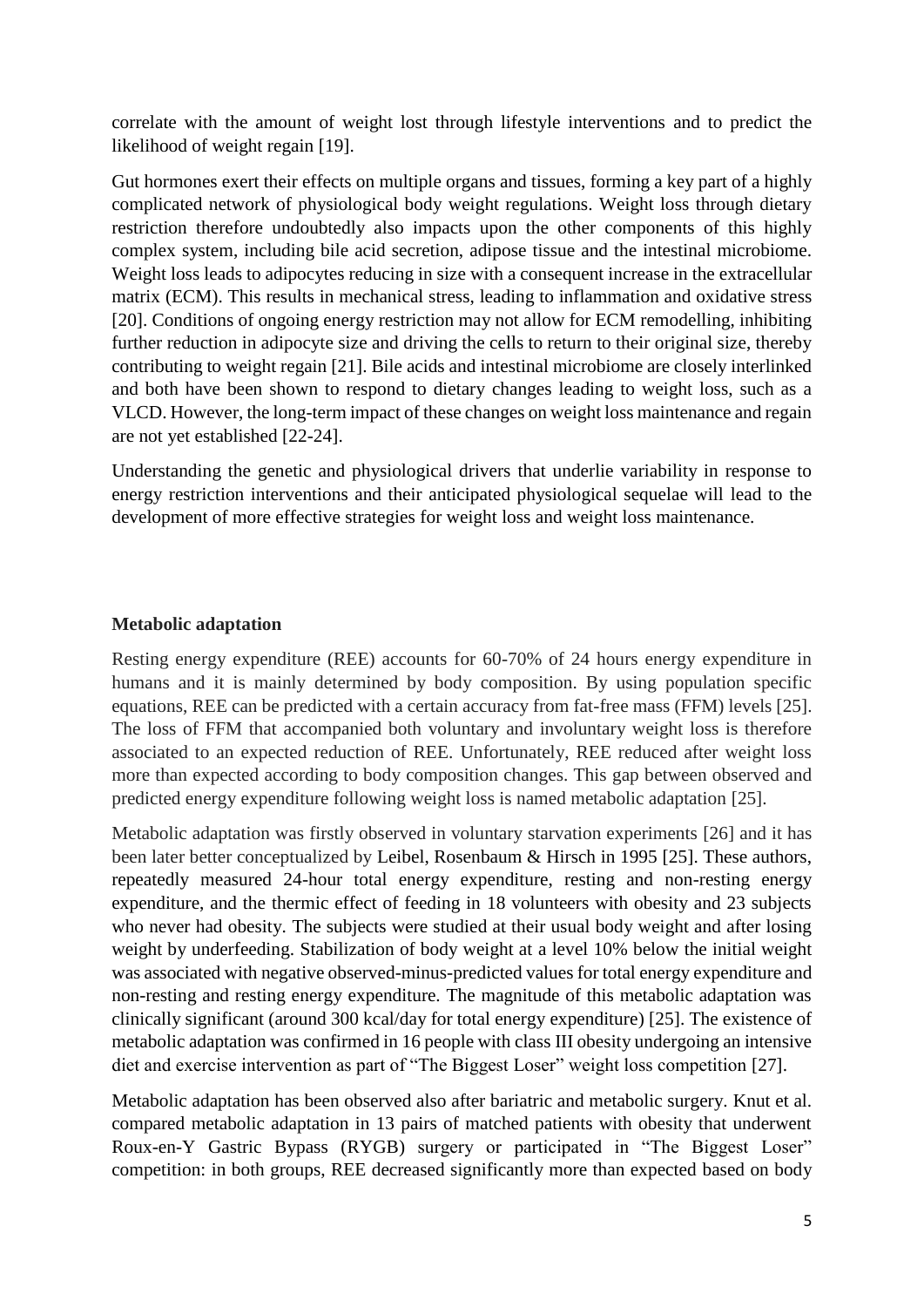composition changes, with the gap being related to the degree of energy imbalance and changes in circulating leptin [28]. A 12-month persistent metabolic adaptation in response to RYGBinduced weight loss has been confirmed in 11 adolescents with extreme obesity [29]. Tam et al. analysed metabolic adaptation in 14 patients treated with RYGB and in 13 patients treated with sleeve gastrectomy and found a greater-than-expected reduction of REE not explained by changes in body composition at 6 weeks after surgery in both groups. The suppression in REE after Laparoscopic Sleeve Gastrectomy (LSG) and RYGB remained up to 2 years, even after weight loss plateaued [30]. Finally, the existence of metabolic adaptation 12 months after surgery was confirmed in a larger sample of 154 patients treated by LSG [31]. In this latter study, a weak but significant inverse correlation between the level of metabolic adaptation and the degree of weight or FM loss in the first year after sleeve gastrectomy was observed, supporting the hypothesis that a greater metabolic adaptation could be partly responsible for a lower weight loss after surgery [31].

Most of the previous studies evaluated and detected metabolic adaptation shortly after weight loss. The fade of metabolic adaptation in the long-term and its importance as a mechanism favouring weight regain is still matter of debate. Fothergill et al. re-evaluated body composition and REE in 14 of the 16 subjects participating in "The Biggest Loser" competition 6 years after the original study [32]. In this group, weight loss at the end of the competition was  $58.3\pm 24.9$ kg and REE decreased by  $610\pm483$  kcal/day. After 6 years,  $41.0\pm31.3$  kg of the lost weight was regained, while REE still was 704±427 kcal/day below baseline, with a metabolic adaptation of 499±207 kcal/day [32]. These data suggest that metabolic adaptation could persist over time and after substantial weigh regain. Weight regain was not significantly correlated with metabolic adaptation at the competition's end, but those subjects maintaining greater weight loss at 6 years also experienced greater concurrent metabolic slowing [32]. Authors concluded that, even if the magnitude of short-term metabolic adaptation was not associated to weight regain, maintaining long-term weight loss requires vigilant combat against persistent metabolic adaptation that acts to proportionally counter ongoing efforts to reduce body weight [32]. More data about the persistence of metabolic adaptation in the long-term after weight loss are required.

#### **Reward**

Hunger, food craving, and the anticipation and enjoyment of eating are all psychological experiences that are underpinned by interactions between peripheral (outlined above) and central/neuro-biology. Appetite regulation involves a complex interplay between hunger/satiety, reward processes and cognitive control processes [33]. In the brain these processes are ascribed to interacting hypothalamic and mesocorticolimbic neuro-circuitry [34].

Due to food being essential for survival, we have evolved efficient motivational processes, which direct our attention and desire for food, and enjoyment of eating, which in turn can drive consumption beyond our metabolic requirement [35]. Our food reward system can override satiety signalling allowing us to eat when we do not feel hunger and undermine the ability to exert control overeating. This becomes problematic in modern westernised "obesogenic"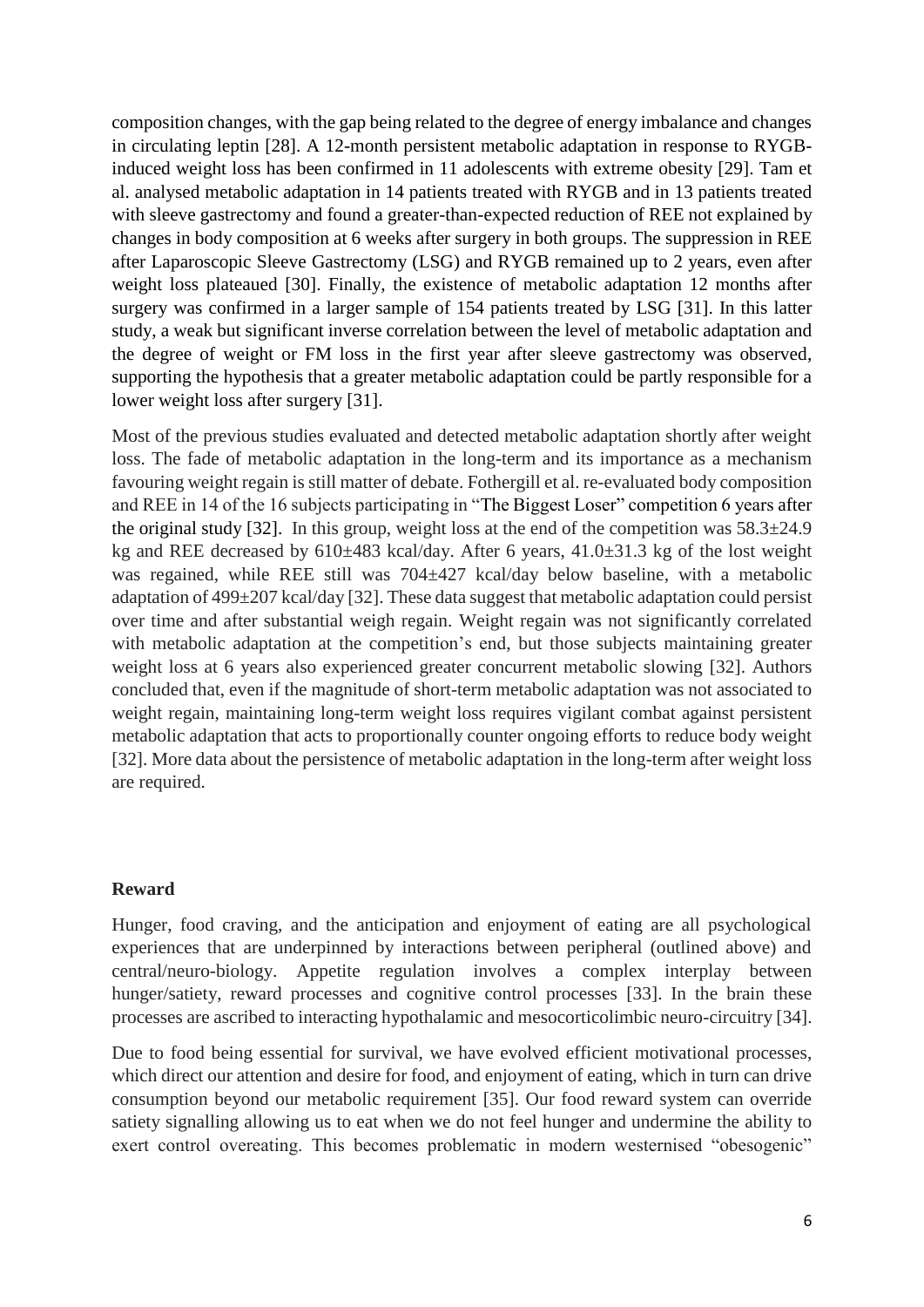environments whereby energy-dense foods are easily accessed, and palatable foods are heavily marketed [36].

Berridge and colleagues have described what is regularly referred to as 'wanting' and 'liking' of foods [37-40]. These are separable psychological processes with overlapping, but distinct, neuro-circuitry. 'Wanting' refers to increased incentive salience of food, which is triggered by a food cue (e.g. the sight or smell of food) and generates a craving, or behavioural urge for food [41]. Preclinical studies have identified the neuro-architecture of 'wanting' as being located primarily in the mesocorticolimbic reward pathway comprising the nucleus accumbens shells, dorsal striatum and amygdala [34]. Neuro-chemically 'wanting' is understood to be underpinned primarily by dopamine, glutamate, opioid and endocannabinoid neurotransmission [42]. 'Liking' (pleasure) on the other hand is primarily generated in a subregion of the mesocorticolimbic reward pathway (nucleus accumbens). Notably, dopamine does not appear to have a primary role in liking, instead 'liking' is primarily underpinned neurochemically by opioid and endocannabinoid activity [43].

In human behavioural research, increased cravings for food have been associated with increased BMI [44]. Furthermore, cravings for food and responsivity to food cues increase in people who are adhering to an energy restricted diet, and this effect is more pronounced in people living with obesity [45,46]. Taken together this suggests that people living with obesity may find greater difficulty in coping with consequences of dieting. This suggests a biological vulnerability for weight gain in people living with obesity which results in eating behaviours that lead to energy overconsumption, such as preference for high fat foods (liking) and strong hedonic attraction to palatable foods [47].

Food cue reactivity paradigms using fMRI have suggested that people living with obesity show neurobiological vulnerabilities, which may increase risk of overconsumption [48]. For example, Dimitropoulos et al. observe increased mesocorticolimbic (lateral orbitofrontal cortex, caudate, anterior cingulate) activity in people with obesity relative to controls whilst viewing high-calorie and low-calorie foods [49]. However, many of these cross-sectional studies with small sample sizes report inconsistent results. Due to this, meta-analyses of passive viewing studies suggest that there is little consistent evidence for simple activation differences between people with obesity and controls in passive viewing paradigms [50].

Similarly, behavioural studies of attentional bias (selective capture and holding of attention) posit that incentive salience of foods are reflected by an attentional bias for food cues over nonfood cues. Many studies in this area have been conducted, however the totality of the data, as recently meta-analysed [51], suggest that whilst craving for food, hunger, and food intake are associated with increased attentional bias, BMI is not. Thus, attentional bias reflects state changes in motivational value of food, rather than this being a trait of people living with obesity.

Given the complexity of obesity, it is not surprising that cross sectional studies have showed inconsistencies in neurobiological vulnerabilities for weight gain. There is clearly much individual variability in reward-related weight gain. More complex prospective studies using fMRI paradigms have been used to start to identify neurobiological markers for weight gain in individuals who are at greater risk of weight gain – i.e. predictors of weight gain. Such studies suggest that individuals at risk of obesity show a hyper-responsivity of reward neurocircuitry to high-calorie food tastes [48]. For example, Geha et al. showed that elevated responses to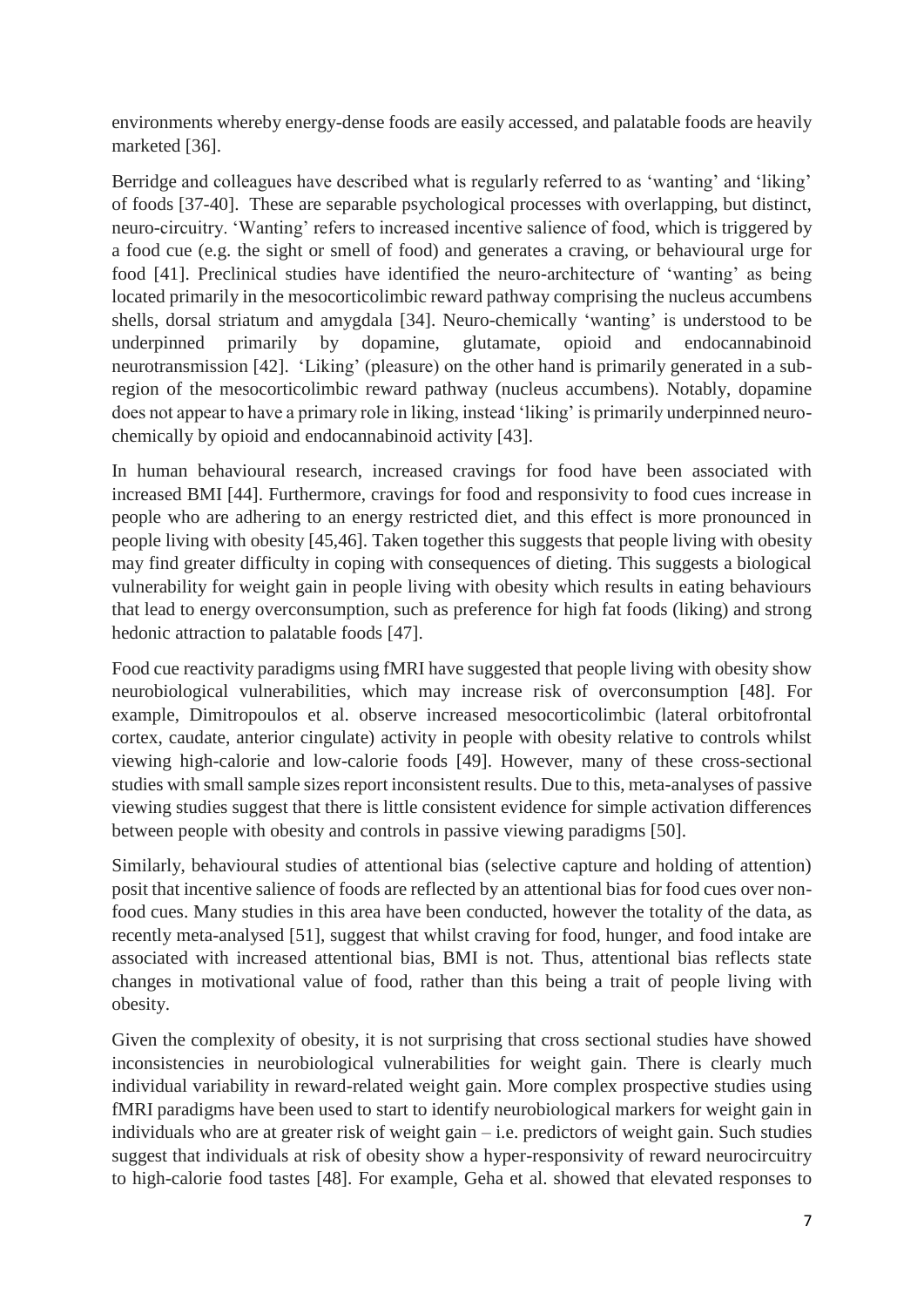high-calorie milkshake taste in nucleus accumbens, ventral pallidum, hypothalamus and thalamus predicted increased weight gain over a 12-month period [52]. Similarly, future weight-gain has been predicted by reward-related (nucleus accumbens, orbitofrontal cortex) activation in response to food cues and anticipation of foods [53]. However, equally there are studies which do not replicate these results [48]. In terms of weight-regain, novel neuroimaging designs are now beginning to be used to assess how differences in reward processing predicts successful/unsuccessful weight maintenance following weight-loss. For example, Simon et al. [54] shows that weight-maintainers and weight-regainers both show similar reward reactivity to expectation and receipt of food rewards. However, this activation remained in the satiated state in weight-regainers, but not weight-maintainers. This suggests a role for sustained reward system activity in weight-regain. However much more research is required in this area to elucidate specific mechanisms.

Research on the predictive markers for weight-gain and weight-regain based on reward pathway responsivity is still in its relative infancy, and there are studies that show equivocal findings. It becomes clear that reward processes are powerful motivators of food intake. However, these are not necessarily associated with changes in trait reward function in all people with obesity. There is a high likelihood that many people living with obesity have a rewardrelated neurobiological vulnerability to overconsumption, and this must be understood if we are to reduce blame and stigma around heavier body weight. Studies into reward reactivity in humans serve to highlight the complexities of obesity, and so identifying individual barriers to weight loss and specific individual problems must be identified in personalised weight management plans in order to have the best chances of achieving and maintaining weight loss.

#### **Conclusion**

The evidence presented in this review confirms that the inexorable trend to weight regain observed after weight loss is not simplistically attributable to the loss of patients motivation or compliance, but it is driven by potent biological mechanisms that tend to stimulate food intake (gut hormones) and depress energy expenditure (metabolic adaptation). The combined action of these peripheral mechanisms provides a pressure to overeating that open the way to the effects driven by the central mechanisms linked to the pleasure and the reward for food (**Figure 1**). This picture needs to be taken into account in designing long-term management interventions in patients with obesity. These compensatory mechanisms that we have described potentially contribute to weight regain after bariatric surgery. However, additional longitudinal studies are required in order to delineate the underlying mechanisms. A better insight of the molecular mechanisms sustaining weight regain could suggest new potential targets for pharmacologic interventions.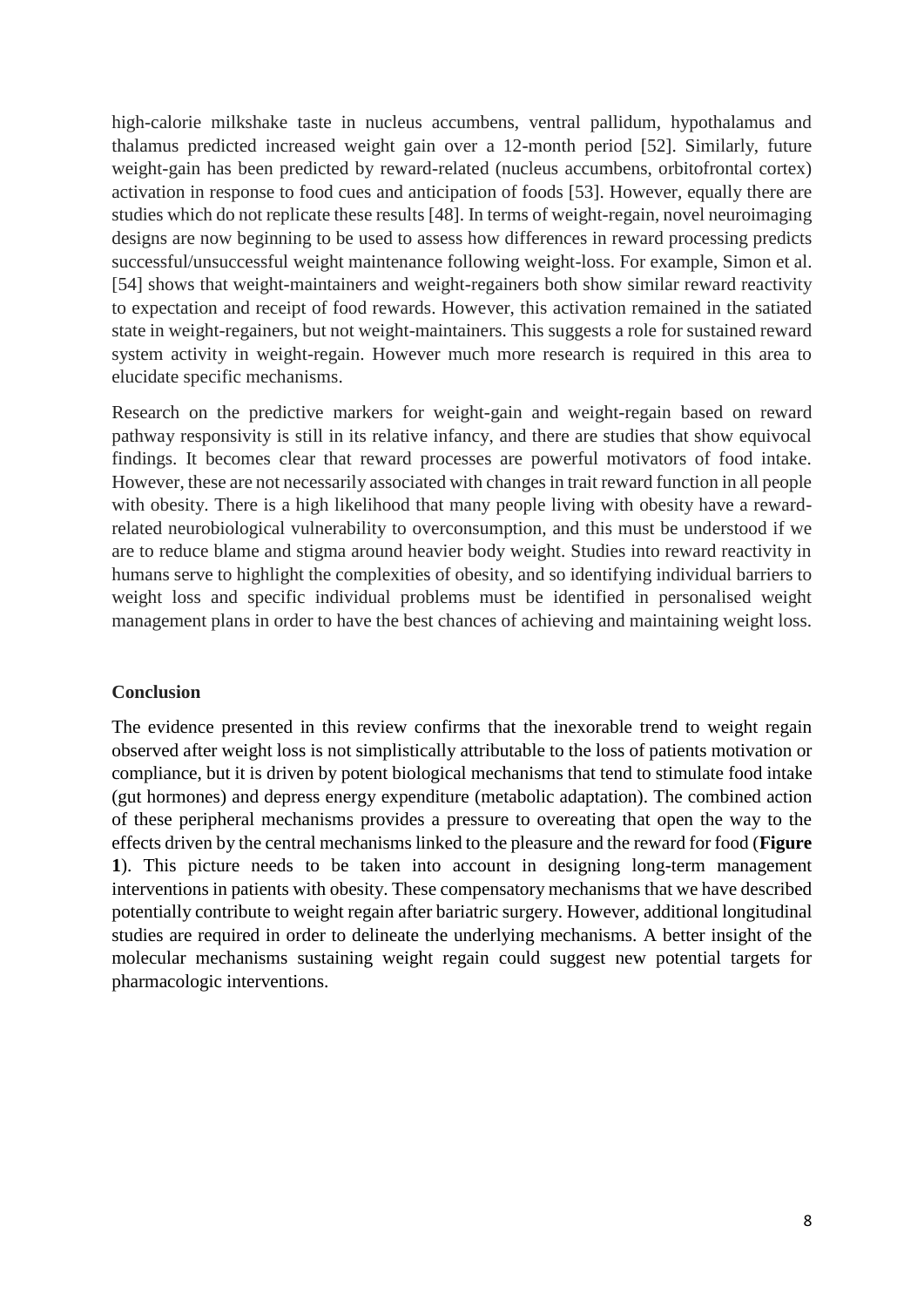

**Figure 1.** When body weight reduction occurs, secretion of orexigenic hormones in the gastrointestinal tract tends to increase, whereas anorexigenic hormones prduction slows down. The loss of fat mass si signaled by leptine levels reduction. The combined effects of these peripheral signals at the level of the hypothalamic neurons controlling weight and energy balance cause an increase in hunger and a decrese in energy expenditure, creating a more favourable substrate for the action of the central mechanisms linked to the pleasure and the reward for food.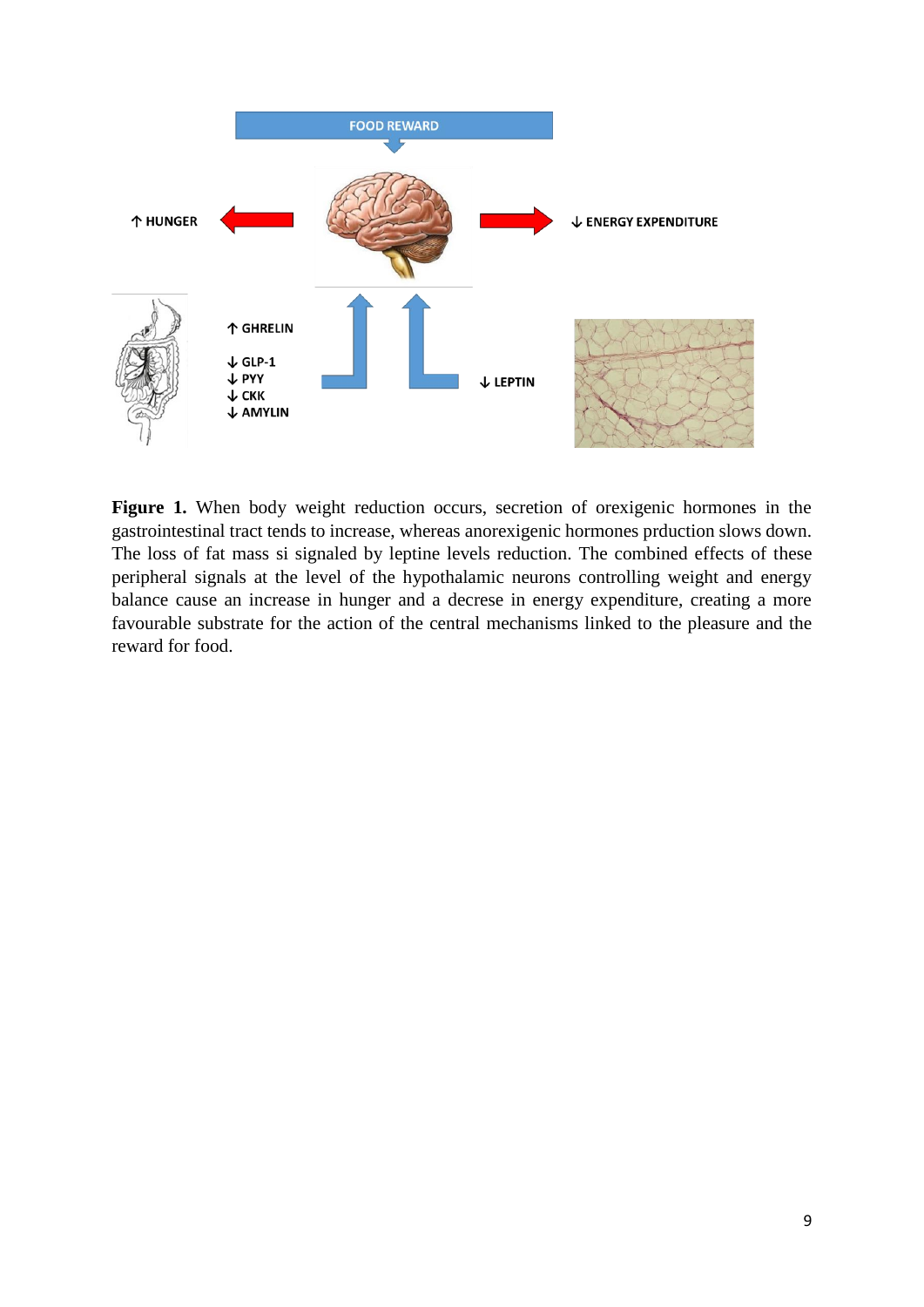# **References**

- 1. Frühbeck G, Busetto L, Dicker D, Yumuk V, Goossens GH, Hebebrand J, et al. The ABCD of Obesity: An EASO position statement on a diagnostic term with clinical and scientific implications. Obesity Facts 2019;12:131-6. doi: 10.1159/000497124.
- 2. Caterson ID, Alfadda AA, Auerbach P, Coutinho W, Cuevas A, Dicker D, et al. Gaps to bridge: misalignment between perception, reality and actions in obesity. Diabetes Obes Metab 2019;21:1914–24. https://doi.org/10.1111/dom.13752.
- 3. Rubino F, Puhl RM, Cummings DE, Eckel RH, Ryan DH, Mechanick JI, et al. Joint international consensus statement for ending stigma of obesity. Nature Medicine 2020;26:485-97. https://doi.org/10.1038/s41591-020-0803-x.
- 4. Foster-Schubert KE, Cummings DE. Emerging therapeutic strategies for obesity. Endocr Rev 2006;27:779-93. doi: 10.1210/er.2006-0041.
- 5. Sumithran P, Prendergast LA, Delbridge E, Purcell K, Shulkes A, Kriketos A, et al. Long-term persistence of hormonal adaptations to weight loss. N Engl J Med. 2011;365:1597-604.
- 6. Zhao X, Han Q, Gang X, Lv Y, Liu Y, Sun C, et al. The Role of Gut Hormones in Diet-Induced Weight Change: A Systematic Review. Horm Metab Res 2017;49:816-25.
- 7. Cummings DE, Weigle DS, Frayo RS, Breen PA, Ma MK, Dellinger EP, et al. Plasma ghrelin levels after diet-induced weight loss or gastric bypass surgery. N Engl J Med. 2002;346:1623-30. doi: 10.1056/NEJMoa012908.
- 8. Crujeiras AB, Goyenechea E, Abete I, Lage M, Carreira MC, Martínez JA, et al. Weight regain after a diet-induced loss is predicted by higher baseline leptin and lower ghrelin plasma levels. J Clin Endocrinol Metab. 2010;95:5037-44. doi: 10.1210/jc.2009-2566.
- 9. Nymo S, Coutinho SR, Eknes PH, Vestbostad I, Rehfeld JF, Truby H, et al. Investigation of the long-term sustainability of changes in appetite after weight loss. Int J Obes 2018;42:1489-99. doi.org/10.1038/s41366-018-0119-9.
- 10. Gibson AA, Seimon RV, Lee CMY, Ayre J, Franklin J, Markovic TP, et al. Do ketogenic diets really suppress appetite? A systematic review and meta-analysis. Obes Rev. 2015;16:64-76. doi: 10.1111/obr.12230.
- 11. Stubbs BJ, Cox PJ, Evans RD, Cyranka M, Clarke K, de Wet H. A Ketone Ester Drink Lowers Human Ghrelin and Appetite. Obesity (Silver Spring). 2018;26:269-73. https://doi.org/10.1002/oby.22051
- 12. Nymo S, Coutinho SR, Eknes PH, Vestbostad I, Rehfeld JF, Truby H, et al. Investigation of the long-term sustainability of changes in appetite after weight loss. Int J Obes. 2018;42:1489-99. https://doi.org/10.1038/s41366-018-0119-9.
- 13. de Luis DA, Gonzalez Sagrado M, Conde R, Aller R, Izaola O. The effects of two different hypocaloric diets on glucagon-like peptide 1 in obese adults, relation with insulin response after weight loss. J Diabetes Complications. 2009;23:239-43. doi: 10.1016/j.jdiacomp.2007.12.006.
- 14. Iepsen EW, Lundgren J, Holst JJ, Madsbad S, Torekov SS. Successful weight loss maintenance includes long-term increased meal responses of GLP-1 and PYY3–36. Eur J Endocrinol. 2016;174:775-84. doi: 10.1530/EJE-15-1116.
- 15. Thom G, Dombrowski SU, Brosnahan N, Algindan YY, Rosario Lopez-Gonzalez M, Roditi G, et al. The role of appetite-related hormones, adaptive thermogenesis, perceived hunger and stress in long-term weight-loss maintenance: a mixed-methods study. Eur J Clin Nutr. 2020;74:622-32. [https://doi.org/10.1038/s41430-020-0568-9.](https://doi.org/10.1038/s41430-020-0568-9)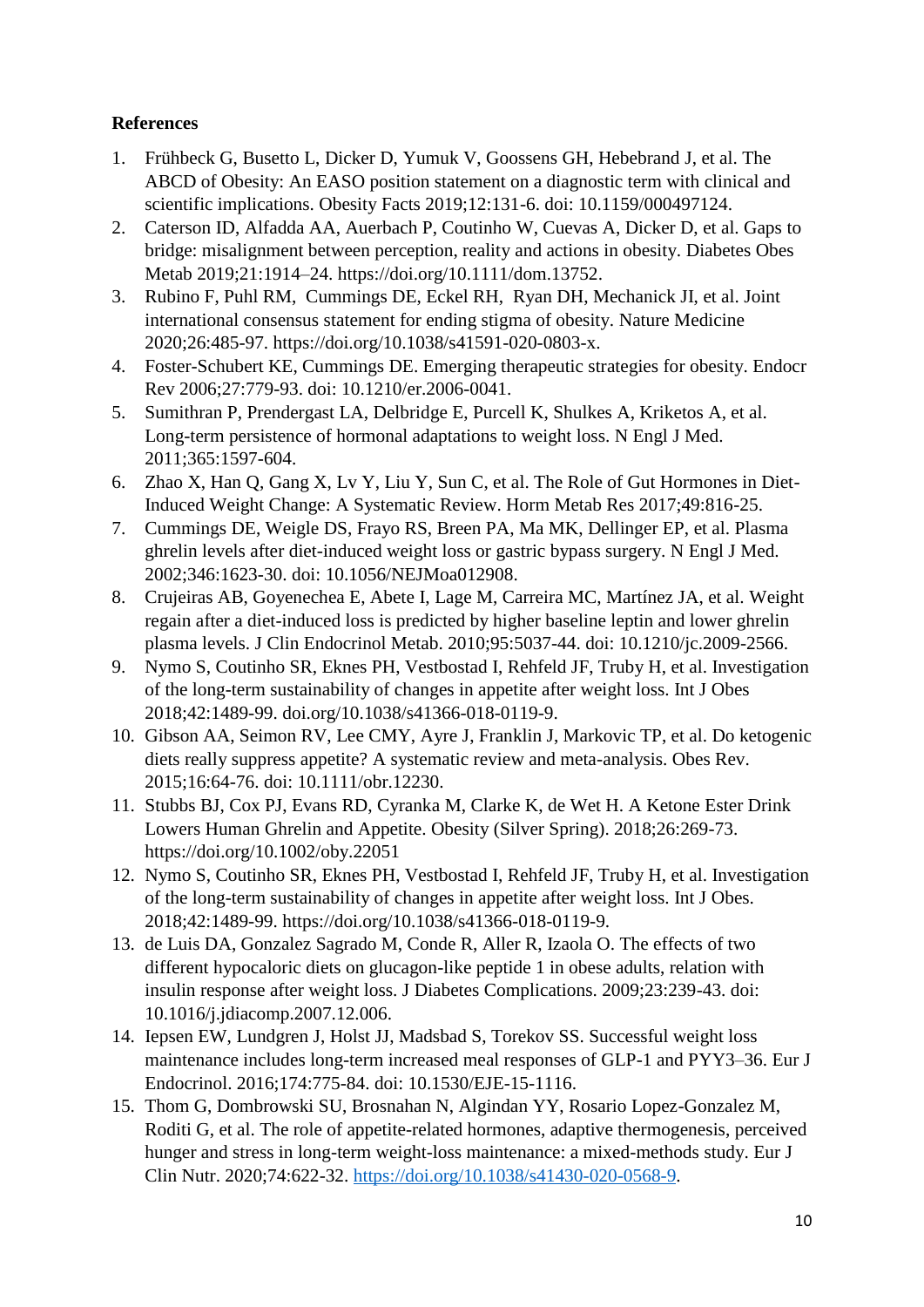- 16. De Benedictis JN, Nymo S, Ollestad KH, Boyesen GA, Rehfeld JF, Holst JJ, et al. Changes in the Homeostatic Appetite System After Weight Loss Reflect a Normalization Toward a Lower Body Weight. JCEM. 2020;105(7), e2538–e2546. doi.org/10.1210/clinem/dgaa202
- 17. Rosenbaum M, Leibel RL. Brain Reorganization following Weight Loss. Nestle Nutr Inst Workshop Ser 2012;73:1-20. doi: 10.1159/000341282.
- 18. Neseliler S, Hu W, Larcher K, Zacchia M, Dadar M, Scala SG, et al. Neurocognitive and Hormonal Correlates of Voluntary Weight Loss in Humans. Cell metab. 2019;29:39-49.
- 19. Hermann P, Gál V, Kóbor I, Kirwan CB, Kovács P, Kitka T, et al. Efficacy of weight loss intervention can be predicted based on early alterations of fMRI food cue reactivity in the striatum. Neuroimage Clin. 2019;23:101803.
- 20. MacLean PS, Higgins JA, Giles ED, Sherk VD, Jackman MR. The role for adipose tissue in weight regain after weight loss. Obes Rev. 2015;16 Suppl 1(Suppl 1):45-54. doi: 10.1111/obr.12255.
- 21. van Baak MA, Mariman ECM. Mechanisms of weight regain after weight loss the role of adipose tissue. Nat Rev Endocrinol. 2019;15(5):274-287. doi: 10.1038/s41574-018- 0148-4.
- 22. Alemán JO, Bokulich NA, Swann JR, Walker JM, De Rosa JC, Battaglia T, et al. Fecal microbiota and bile acid interactions with systemic and adipose tissue metabolism in diet-induced weight loss of obese postmenopausal women. J Transl Med. 2018;16(1):244. doi:10.1186/s12967-018-1619-z.
- 23. Cotillard A, Kennedy SP, Kong LC, Prifti E, Pons N, Le Chatelier E, et al. Dietary intervention impact on gut microbial gene richness. Nature. 2013;500:585–588. doi: 10.1038/nature12480.
- 24. van Nierop FS, Kulik W, Endert E, Schaap FG, Olde Damink SW, Romijn JA, et al. Effects of acute dietary weight loss on postprandial plasma bile acid responses in obese insulin resistant subjects. Clin Nutr. 2017;36(6):1615-1620. doi: 10.1016/j.clnu.2016.10.006.
- 25. Leibel RL, RosenbaumM, Hirsch J. Changes in energy expenditure resulting from altered body weight. N Engl J Med. 1995;332:621–8. doi: 10.1056/NEJM199503093321001
- 26. Müller MJ, Enderle J, Pourhassan M, Braun W, Eggeling B, Lagerpusch M, et al. Metabolic adaptation to caloric restriction and subsequent refeeding: the Minnesota Starvation Experiment revisited. Am J Clin Nutr. 2015;102:807–21. doi: 10.3945/ajcn.115.109173.
- 27. Johanssen DL, Knuth ND, Huizenga R, Rood J, Ravussin E, Hall KD. Metabolic slowing with massive weight loss despite preservation of fat-free mass. J Clin Endocrinol Metab 2012;97:2489-96. doi: 10.1210/jc.2012-1444.
- 28. Knuth ND, Johannsen DL, Tamboli RA, Marks-Shulman PA, Huizenga R, Chen KY1, et al. Metabolic adaptation following massive weight loss is related to the degree of energy imbalance and changes in circulating leptin. Obesity (Silver Spring). 2014;22:2563. doi: 10.1002/oby.20900.
- 29. Butte NF, Brandt ML, Wong WW, Liu Y, Mehta NR, Wilson TA, et al. Energetic adaptations persist after bariatric surgery in severely obese adolescents. Obesity (Silver Spring) 2015; 23: 591–601. doi: 10.1002/oby.20994.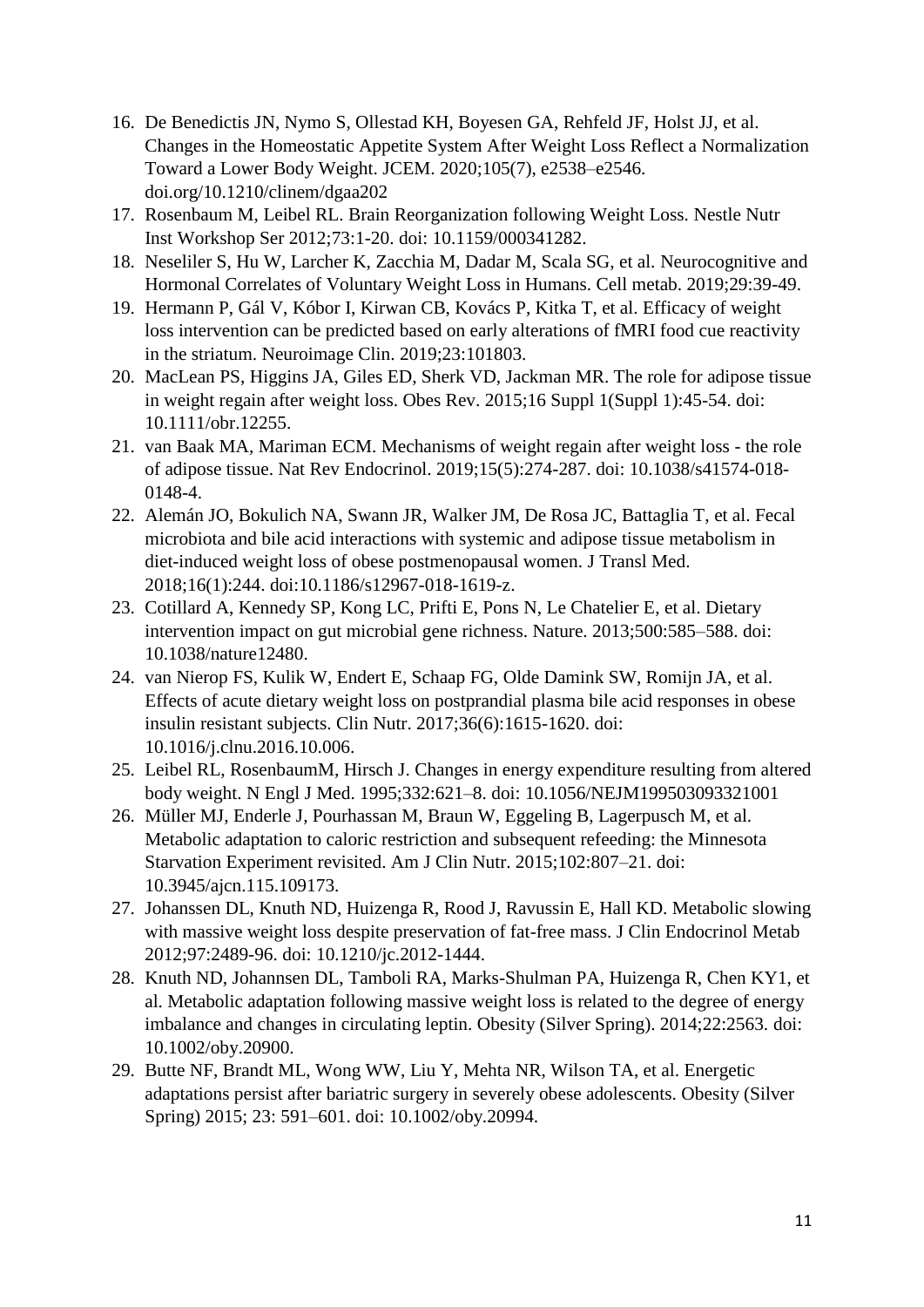- 30. Tam CS, Rigas G, Heilbronn LK, Matisan T, Probst Y, Talbot M. Energy adaptations persist 2 years after sleeve gastrectomy and gastric bypass. Obes Surg. 2016;26:459–63. DOI 10.1007/s11695-015-1972-4.
- 31. Bettini S, Bordigato E, Fabris R, Serra R, Dal Pra' C, Belligoli A, et al. Modifications of Resting Energy Expenditure After Sleeve Gastrectomy. Obes Surg. 2018;28:2481–6. doi.org/10.1007/s11695-018-3190-3.
- 32. Fothergill E, Guo J, Howard L, Kerns JC, Knuth ND, Brychta R, et al. Persistent metabolic adaptation 6 years after "The Biggest Loser" competition. Obesity (Silver Spring). 2016;24:1612–9. doi:10.1002/oby.21538.
- 33. Roberts CA, Christiansen P, Halford JCG. Tailoring pharmacotherapy to specific eating behaviours in obesity: Can recommendations for personalised therapy be made from the current data? Acta Diabetol. 2017;54:715-25.
- 34. Morales I, Berridge KC. 'Liking'and 'wanting'in eating and food reward: Brain mechanisms and clinical implications. PhysiolBehav. 2020;227:113152.
- 35. Johnson AW. Eating beyond metabolic need: how environmental cues influence feeding behavior. Trends Neurosci. 2013;36: 101-9. doi: 10.1016/j.tins.2013.01.002.
- 36. Hall KD. Did the food environment cause the obesity epidemic? Obesity (Silver Spring) 2018;26:11-3. doi: 10.1002/oby.22073.
- 37. Berridge KC. Food reward: brain substrates of wanting and liking. Neurosci Biobehav Rev 1996;20:1-25. doi.org/10.1016/0149-7634(95)00033-B
- 38. Berridge KC, Kringelbach ML. Affective neuroscience of pleasure: reward in humans and animals. Psychopharmacol 2008;199:457-80. doi.org/10.1007/s00213-008-1099-6.
- 39. Berridge KC. 'Liking' and 'wanting' food rewards: brain substrates and roles in eating disorders. Physiol Behavior 2009;97:537-50. doi: 10.1016/j.physbeh.2009.02.044.
- 40. Berridge KC, Kringelbach ML. Pleasure systems in the brain. Neuron 2015;86:646-64.
- 41. Rogers PJ. Eating habits and appetite control: a psychobiological perspective. Proc Nutr Soc. 1999;58:59-67. doi: 10.1016/j.neuron.2015.02.018.
- 42. Berridge KC, Ho CY, Richard JM, DiFeliceantonio AG. The tempted brain eats: pleasure and desire circuits in obesity and eating disorders. Brain Res. 2010;1350:43-64. doi: 10.1016/j.brainres.2010.04.003
- 43. Kirkham TC. Cannabinoids and appetite: food craving and food pleasure. Int Rev Psychiatr. 2009;21: 63-71. doi: 10.1080/09540260902782810
- 44. Chao A, Grilo CM, White MA, Sinha R. Food cravings, food intake, and weight status in a community-based sample. Eat Behav. 2014;15:478-82. doi: 10.1016/j.eatbeh.2014.06.003.
- 45. Nijs IM, Muris P, Euser AS, Franken IH. Differences in attention to food and food intake between overweight/obese and normal-weight females under conditions of hunger and satiety. Appetite 2010;54:243-54.
- 46. Massey A, Hill AJ. Dieting and food craving. A descriptive, quasi-prospective study. Appetite 2012;58:781-5. doi.org/10.1016/j.appet.2012.01.020.
- 47. Blundell JE, Cooling J. Routes to obesity: phenotypes, food choices and activity. Brit J Nutr 2000;83:S33-S38. doi: 10.1017/S0007114500000933
- 48. Stice E, Burger K. Neural vulnerability factors for obesity. Clin Psychol Rev. 2019;68:38-53. doi: 10.1016/j.cpr.2018.12.002.